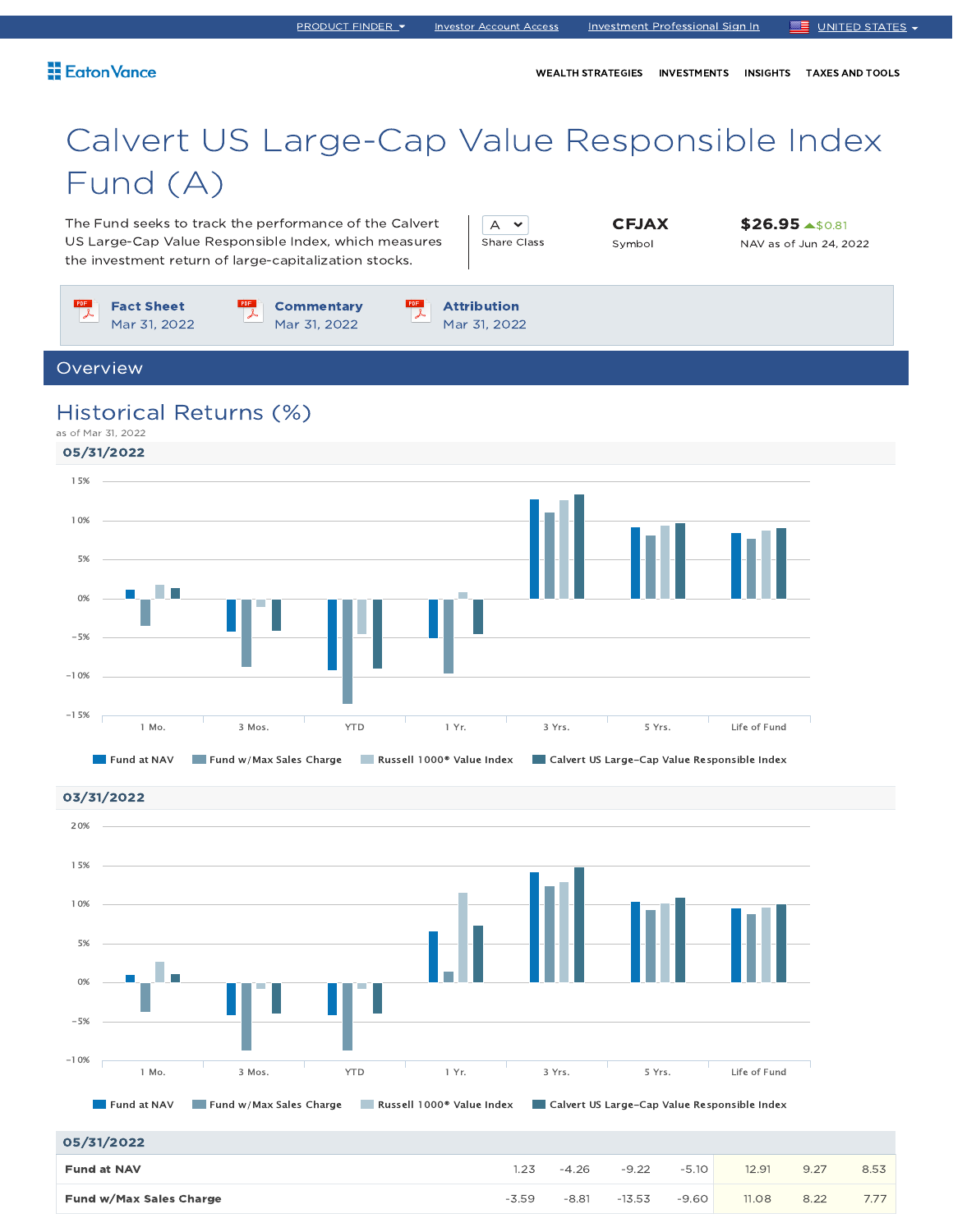| Russell 1000 <sup>®</sup> Value Index <sup>1</sup>        | 1.94    | $-1.09$ | $-4.52$ | 0.93    | 12.74 | 9.49  | 8.82  |
|-----------------------------------------------------------|---------|---------|---------|---------|-------|-------|-------|
| Calvert US Large-Cap Value Responsible Index <sup>2</sup> | 1.38    | $-4.13$ | $-9.01$ | $-4.56$ | 13.48 | 9.78  | 9.14  |
| 03/31/2022                                                |         |         |         |         |       |       |       |
| <b>Fund at NAV</b>                                        | 1.07    | $-4.17$ | $-4.17$ | 6.67    | 14.23 | 10.46 | 9.62  |
| Fund w/Max Sales Charge                                   | $-3.74$ | $-8.72$ | $-8.72$ | 1.60    | 12.38 | 9.40  | 8.83  |
| Russell 1000 <sup>®</sup> Value Index <sup>1</sup>        | 2.82    | $-0.74$ | $-0.74$ | 11.67   | 13.01 | 10.28 | 9.67  |
| Calvert US Large-Cap Value Responsible Index <sup>2</sup> | 1.16    | $-3.98$ | $-3.98$ | 7.39    | 14.82 | 10.99 | 10.24 |

Past performance is no guarantee of future results. Investment return and principal value will fluctuate so that shares, when redeemed, may be worth more or less than their original cost. Performance is for the stated time period only; due to market volatility, the Fund's current performance may be lower or higher than quoted. Returns are historical and are calculated by determining the percentage change in net asset value (NAV) with all distributions reinvested. Returns for other classes of shares offered by the Fund are different. Performance less than or equal to one year is cumulative. Performance prior to December 31, 2016 reflects the performance of the Fund's former adviser, Calvert Investment Management, Inc. Max Sales Charge: 4.75%.

## Fund Facts

as of May 31, 2022

| Class A<br>Inception                         | 06/19/2015                                                               |
|----------------------------------------------|--------------------------------------------------------------------------|
| Investment<br><b>Objective</b>               | Track performance of the Calvert US Large-Cap<br>Value Responsible Index |
| <b>Total Net Assets</b>                      | \$1.8B                                                                   |
| Minimum<br>Investment                        | \$5000                                                                   |
| Expense Ratio<br>(Gross) <sup>3,4</sup>      | 0.61%                                                                    |
| <b>Expense Ratio</b><br>(Net) <sup>3,4</sup> | 0.49%                                                                    |
| <b>CUSIP</b>                                 | 13162A401                                                                |

#### Top 10 Holdings  $(\%)^{5,6}$ as of Mar 31, 2022

| <b>JPMorgan Chase &amp; Co</b>    | 2.81  |
|-----------------------------------|-------|
| <b>Bank of America Corp</b>       | 2.12  |
| Pfizer Inc                        | 2.11  |
| <b>Procter &amp; Gamble Co</b>    | 1.79  |
| <b>Costco Wholesale Corp</b>      | 1.77  |
| <b>Walmart Inc</b>                | 1.61  |
| <b>Verizon Communications Inc</b> | 1.57  |
| <b>Comcast Corp</b>               | 1.52  |
| <b>Intel Corp</b>                 | 1.41  |
| <b>Wells Fargo &amp; Co</b>       | 1.37  |
| Total                             | 18.10 |

### Portfolio Management

Thomas C. Seto Managed Fund since 2016

Percentages may not total 100% due to rounding.

### About Risk:

The value of investments held by the Fund may increase or decrease in response to economic, and financial events (whether real, expected or perceived) in the U.S. and global markets. The Fund's performance may not match or correlate to that of its Index, either on a daily or aggregate basis due to factors such as Fund expenses, imperfect correlation, rounding of share prices, changes to the composition of the Index, regulatory policies, high portfolio turnover and the use of leverage (if any). The Fund expects to hold the common stock of each company in the index it is designed to track, regardless of market conditions or individual investment performance, which could cause the Fund to underperform funds that employ an active strategy. The value of equity securities is sensitive to stock market volatility. Investing primarily in value stocks of large-cap companies may cause the Fund to underperform the overall stock market during periods in which such stocks are out of favor. Investing primarily in responsible investments carries the risk that, under certain market conditions, the Fund may underperform funds that do not utilize a responsible investment strategy. The Fund is exposed to liquidity risk when trading volume, lack of a market maker or trading partner, large position size, market conditions, or legal restrictions impair its ability to sell particular investments or to sell them at advantageous market prices. The impact of the coronavirus on global markets could last for an extended period and could adversely affect the Fund's performance. No fund is a complete investment program and you may lose money investing in a fund. The Fund may engage in other investment practices that may involve additional risks and you should review the **Fund prospectus** for a complete description.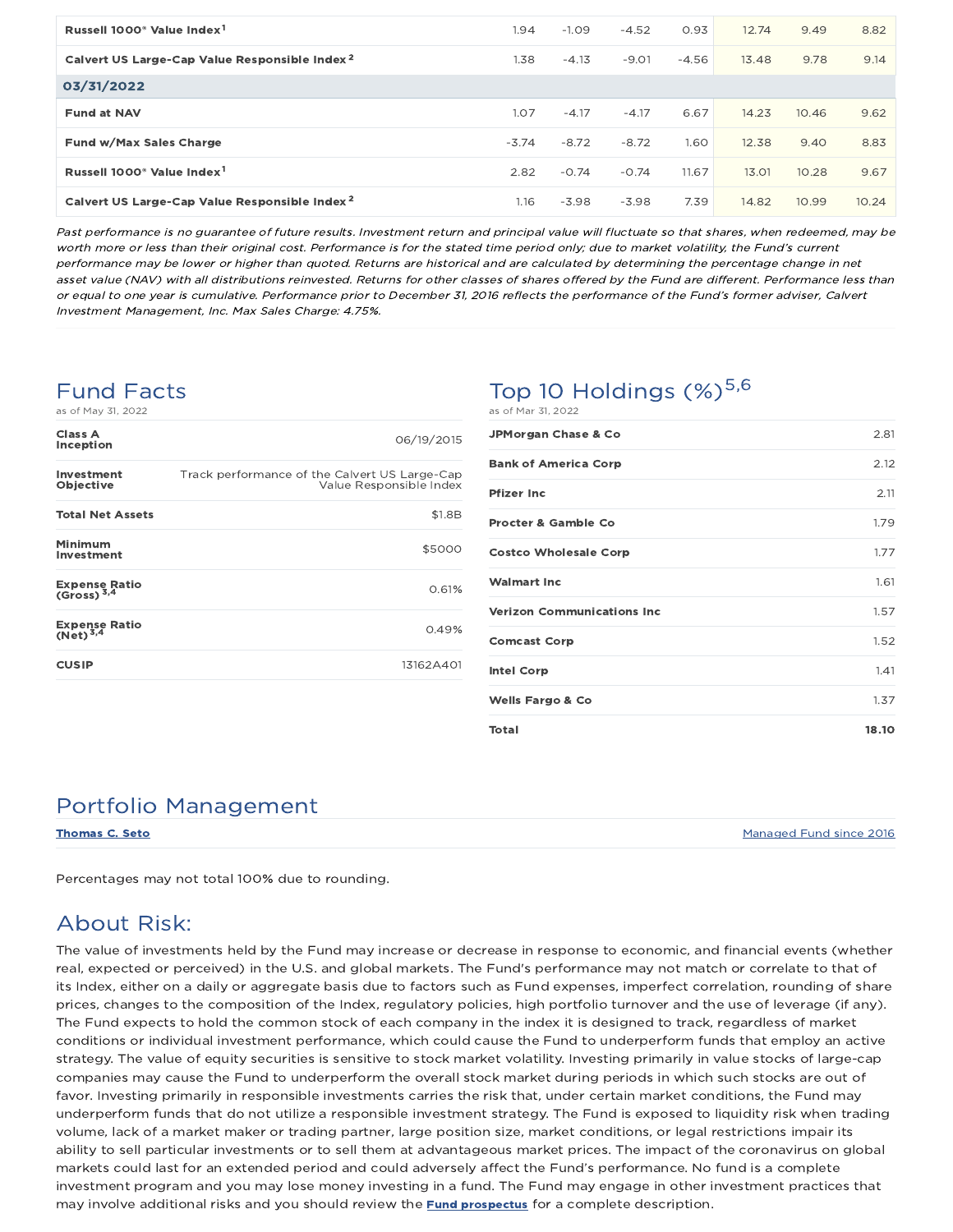1. Russell 1000® Value Index is an unmanaged index of U.S. large-cap value stocks. Unless otherwise stated, index returns do not reflect the effect of any applicable sales charges, commissions, expenses, taxes or leverage, as applicable. It is not possible to invest directly in an index. Historical performance of the index illustrates market trends and does not represent the past or future performance of the fund.

2. Calvert US Large-Cap Value Responsible Index is a portfolio of large capitalization U.S. stocks with value characteristics that meet Calvert's criteria for index inclusion based on Calvert Principles for Responsible Investment. Unless otherwise stated, index returns do not reflect the effect of any applicable sales charges, commissions, expenses, taxes or leverage, as applicable. It is not possible to invest directly in an index. Historical performance of the index illustrates market trends and does not represent the past or future performance of the fund.

3. Source: Fund prospectus.

4. Net Expense Ratio reflects a contractual expense reimbursement that continues through 1/31/23. Without the reimbursement, if applicable, performance would have been lower.

5. Top 10 Holdings excludes cash and equivalents.

6. Percent of total net assets.

#### Performance

### Historical Returns (%)

as of Mar 31, 2022



03/31/2022 05/31/2022 Fund at NAV Fund w/Max Sales Charge Russell 1000<sup>®</sup> Value Index Calvert US Large-Cap Value Responsible Index Morningstar Large Value Category 1 Mo. 3 Mos. YTD 1 Yr. 3 Yrs. 5 Yrs. Life of Fund -10% -5% 0% 5% 10% 15% 20%

| <b>Fund at NAV</b>                                 | 1.23    | $-4.26$ | $-9.22$  | $-5.10$ | 12.91 | 9.27 | 8.53 |
|----------------------------------------------------|---------|---------|----------|---------|-------|------|------|
| Fund w/Max Sales Charge                            | $-3.59$ | $-8.81$ | $-13.53$ | $-9.60$ | 11.08 | 8.22 | 7.77 |
| Russell 1000 <sup>®</sup> Value Index <sup>1</sup> | .94     | $-1.09$ | $-4.52$  | 0.93    | 12.74 | 9.49 | 8.82 |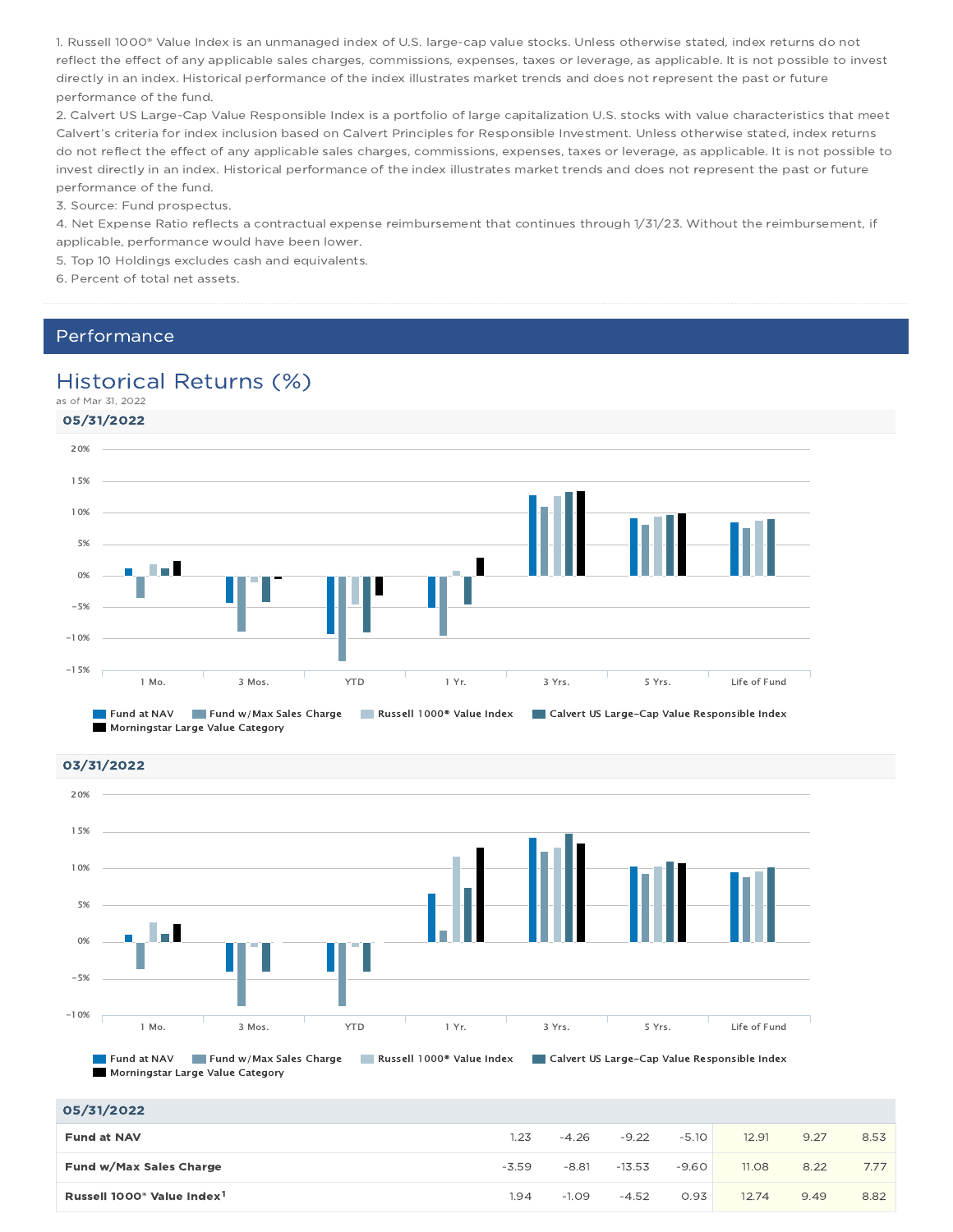| Calvert US Large-Cap Value Responsible Index <sup>2</sup> | 1.38    | $-4.13$ | $-9.01$ | $-4.56$ | 13.48 | 9.78  | 9.14  |
|-----------------------------------------------------------|---------|---------|---------|---------|-------|-------|-------|
| Morningstar Large Value Category <sup>7</sup>             | 2.43    | $-0.60$ | $-3.09$ | 2.99    | 13.68 | 10.06 |       |
| 03/31/2022                                                |         |         |         |         |       |       |       |
| <b>Fund at NAV</b>                                        | 1.07    | $-4.17$ | $-4.17$ | 6.67    | 14.23 | 10.46 | 9.62  |
| Fund w/Max Sales Charge                                   | $-3.74$ | $-8.72$ | $-8.72$ | 1.60    | 12.38 | 9.40  | 8.83  |
| Russell 1000 <sup>®</sup> Value Index <sup>1</sup>        | 2.82    | $-0.74$ | $-0.74$ | 11.67   | 13.01 | 10.28 | 9.67  |
| Calvert US Large-Cap Value Responsible Index <sup>2</sup> | 1.16    | $-3.98$ | $-3.98$ | 7.39    | 14.82 | 10.99 | 10.24 |
| Morningstar Large Value Category <sup>7</sup>             | 2.46    | $-0.19$ | $-0.19$ | 12.90   | 13.55 | 10.82 | —     |

Past performance is no guarantee of future results. Investment return and principal value will fluctuate so that shares, when redeemed, may be worth more or less than their original cost. Performance is for the stated time period only; due to market volatility, the Fund's current performance may be lower or higher than quoted. Returns are historical and are calculated by determining the percentage change in net asset value (NAV) with all distributions reinvested. Returns for other classes of shares offered by the Fund are different. Performance less than or equal to one year is cumulative. Performance prior to December 31, 2016 reflects the performance of the Fund's former adviser, Calvert Investment Management, Inc. Max Sales Charge: 4.75%.

### Calendar Year Returns (%)

|                                                           | 2012            | 2013  | 2014  | 2015                     | 2016    | 2017  | 2018     | 2019  | 2020 | 2021  |
|-----------------------------------------------------------|-----------------|-------|-------|--------------------------|---------|-------|----------|-------|------|-------|
| <b>Fund at NAV</b>                                        |                 |       |       |                          | - 16.78 | 14.71 | $-10.36$ | 29.06 | 8.76 | 24.04 |
| Russell 1000 <sup>®</sup> Value Index <sup>1</sup>        | 17.51           | 32.53 | 13.45 | -3.83                    | 17.34   | 13.66 | $-8.27$  | 26.54 | 2.80 | 25.16 |
| Calvert US Large-Cap Value Responsible Index <sup>2</sup> | $\qquad \qquad$ |       |       | $\overline{\phantom{a}}$ | 17.74   | 15.72 | $-10.26$ | 29.90 | 9.00 | 24.90 |

### Fund Facts

| Expense Ratio (Gross) <sup>3,4</sup> | 0.61%      |
|--------------------------------------|------------|
| Expense Ratio (Net) <sup>3,4</sup>   | 0.49%      |
| <b>Class A Inception</b>             | 06/19/2015 |
| <b>Distribution Frequency</b>        | Annually   |

### Risk Measures (3 Year)<sup>8</sup>

| as of May 31, 2022            |       |
|-------------------------------|-------|
| Alpha (%)                     | 0.30  |
| <b>Beta</b>                   | 1.00  |
| R-Squared (%)                 | 99.18 |
| <b>Standard Deviation (%)</b> | 18.80 |
| <b>Sharpe Ratio</b>           | 0.65  |

### Morningstar Rating™

as of May 31, 2022

| <b>Time Period</b> | Rating | Funds in<br>Large Value<br>Category |
|--------------------|--------|-------------------------------------|
| Overall            | **     | 1145                                |
| 3 Years            | ***    | 1145                                |
| 5 Years            | **     | 1073                                |
| 10 Years           |        | 778                                 |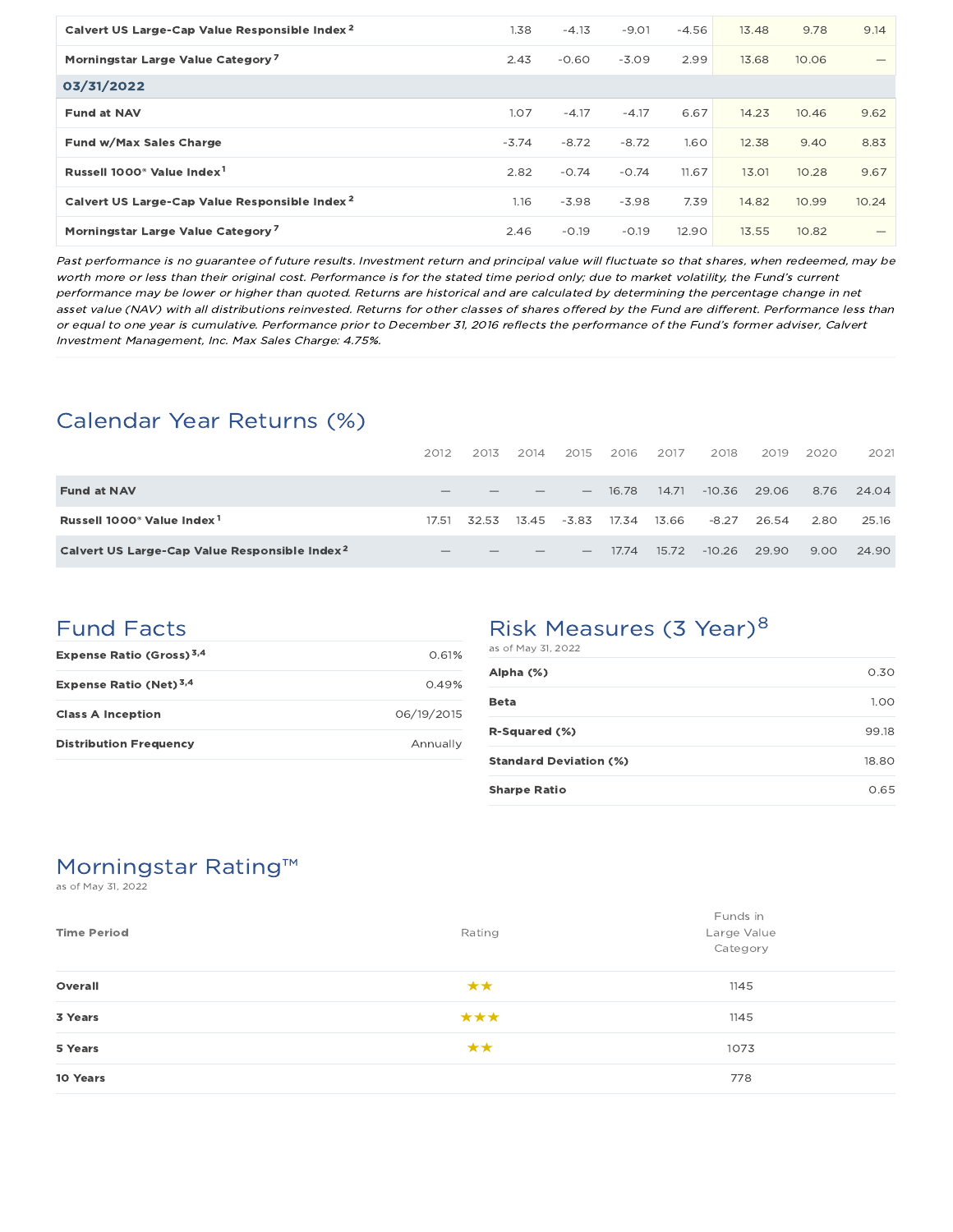The Morningstar Rating™ for funds, or "star rating", is calculated for managed products (including mutual funds and exchange-traded funds) with at least a three-year history. Exchange-traded funds and open-ended mutual funds are considered a single population for comparative purposes. It is calculated based on a Morningstar Risk-Adjusted Return measure that accounts for variation in a managed product's monthly excess performance, placing more emphasis on downward variations and rewarding consistent performance. The top 10% of products in each product category receive 5 stars, the next 22.5% receive 4 stars, the next 35% receive 3 stars, the next 22.5% receive 2 stars, and the bottom 10% receive 1 star.

The Overall Morningstar Rating for a managed product is derived from a weighted average of the performance figures associated with its three-, five-, and 10-year (if applicable) Morningstar Rating metrics. The weights are: 100% three-year rating for 36-59 months of total returns, 60% five-year rating/40% three-year rating for 60-119 months of total returns, and 50% 10-year rating/30% five-year rating/20% three-year rating for 120 or more months of total returns. While the 10-year overall star rating formula seems to give the most weight to the 10-year period, the most recent three-year period actually has the greatest impact because it is included in all three rating periods. Star ratings do not reflect the effect of any applicable sales load. Hollow stars denote Morningstar Extended Performance Ratings and are considered estimates based on the performance of the fund's oldest share class, adjusted for fees and expenses.

©2022 Morningstar. All Rights Reserved. The information contained herein: (1) is proprietary to Morningstar and/or its content providers; (2) may not be copied or distributed; and (3) is not warranted to be accurate, complete or timely. Neither Morningstar nor its content providers are responsible for any damages or losses arising from any use of this information.

## NAV History

| Date         | <b>NAV</b> | NAV Change |
|--------------|------------|------------|
| Jun 24, 2022 | \$26.95    | \$0.81     |
| Jun 23, 2022 | \$26.14    | \$0.10     |
| Jun 22, 2022 | \$26.04    | $-$0.04$   |
| Jun 21, 2022 | \$26.08    | \$0.49     |
| Jun 17, 2022 | \$25.59    | \$0.08     |
| Jun 16, 2022 | \$25.51    | $-$0.80$   |
| Jun 15, 2022 | \$26.31    | \$0.26     |
| Jun 14, 2022 | \$26.05    | $-$0.15$   |
| Jun 13, 2022 | \$26.20    | $-$0.92$   |
| Jun 10, 2022 | \$27.12    | $-$0.73$   |

## Distribution History 9

| Ex-Date      | Distribution | Reinvest NAV |
|--------------|--------------|--------------|
| Dec 06, 2021 | \$0.37760    | \$30.66      |
| Dec 04, 2020 | \$0.33220    | \$26.36      |
| Dec 02, 2019 | \$0.33510    | \$24.11      |

No records in this table indicates that there has not been a distribution greater than .0001 within the past 3 years. Fund prospectus

## Capital Gain History 9

| Ex-Date      | Short-Term | Long-Term | Reinvest NAV |
|--------------|------------|-----------|--------------|
| Dec 06, 2021 | \$0.53010  | \$0.35240 | \$30.66      |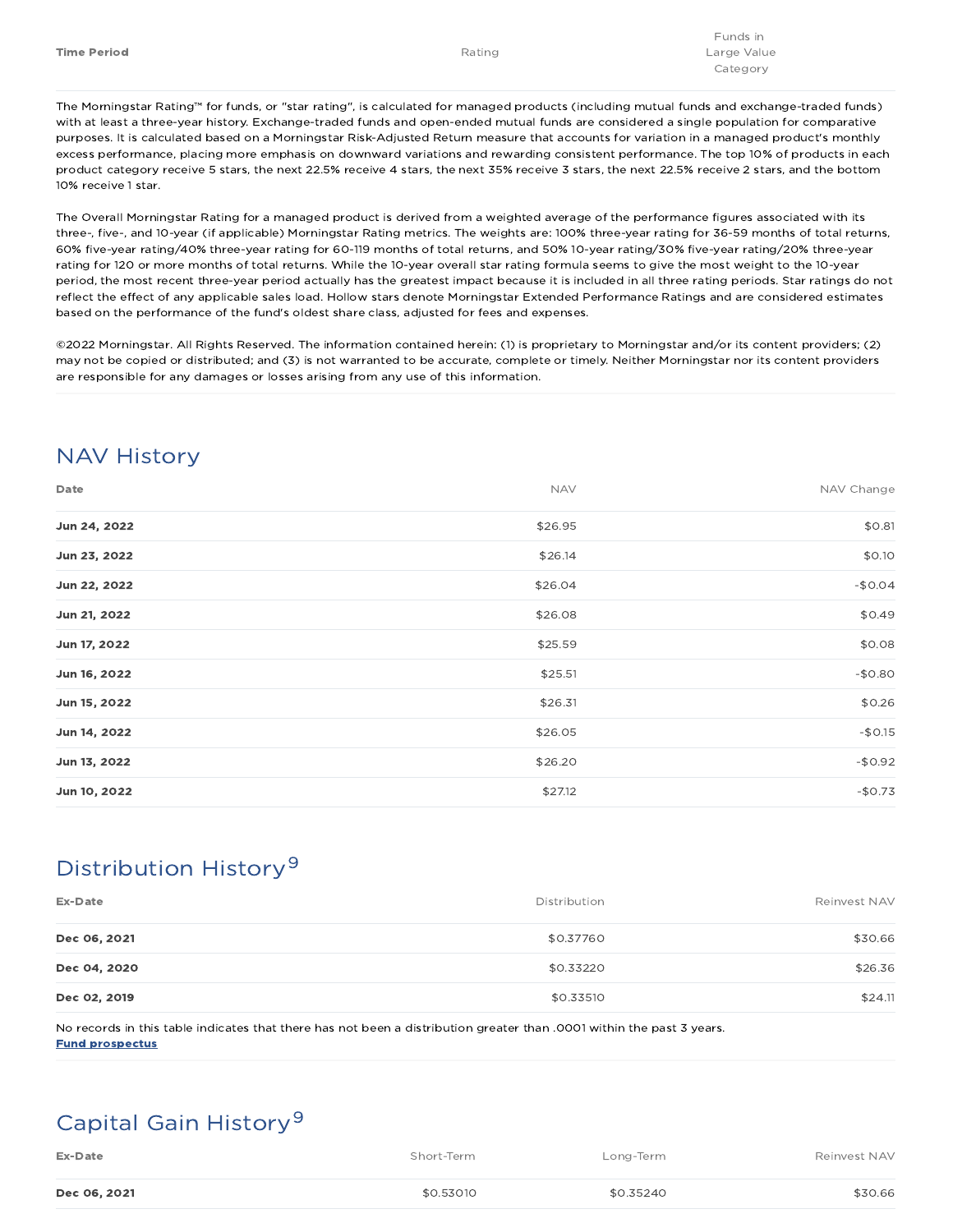| Ex-Date      | Short-Term | Long-Term | Reinvest NAV |
|--------------|------------|-----------|--------------|
| Dec 04, 2020 | \$0.10030  |           | \$26.36      |
| Dec 02, 2019 |            | \$0.14800 | \$24.11      |

No records in this table indicates that there has not been a capital gain greater than .0001 within the past 3 years. Fund prospectus

Percentages may not total 100% due to rounding.

### About Risk:

The value of investments held by the Fund may increase or decrease in response to economic, and financial events (whether real, expected or perceived) in the U.S. and global markets. The Fund's performance may not match or correlate to that of its Index, either on a daily or aggregate basis due to factors such as Fund expenses, imperfect correlation, rounding of share prices, changes to the composition of the Index, regulatory policies, high portfolio turnover and the use of leverage (if any). The Fund expects to hold the common stock of each company in the index it is designed to track, regardless of market conditions or individual investment performance, which could cause the Fund to underperform funds that employ an active strategy. The value of equity securities is sensitive to stock market volatility. Investing primarily in value stocks of large-cap companies may cause the Fund to underperform the overall stock market during periods in which such stocks are out of favor. Investing primarily in responsible investments carries the risk that, under certain market conditions, the Fund may underperform funds that do not utilize a responsible investment strategy. The Fund is exposed to liquidity risk when trading volume, lack of a market maker or trading partner, large position size, market conditions, or legal restrictions impair its ability to sell particular investments or to sell them at advantageous market prices. The impact of the coronavirus on global markets could last for an extended period and could adversely affect the Fund's performance. No fund is a complete investment program and you may lose money investing in a fund. The Fund may engage in other investment practices that may involve additional risks and you should review the **Fund prospectus** for a complete description.

1. Russell 1000® Value Index is an unmanaged index of U.S. large-cap value stocks. Unless otherwise stated, index returns do not reflect the effect of any applicable sales charges, commissions, expenses, taxes or leverage, as applicable. It is not possible to invest directly in an index. Historical performance of the index illustrates market trends and does not represent the past or future performance of the fund.

2. Calvert US Large-Cap Value Responsible Index is a portfolio of large capitalization U.S. stocks with value characteristics that meet Calvert's criteria for index inclusion based on Calvert Principles for Responsible Investment. Unless otherwise stated, index returns do not reflect the effect of any applicable sales charges, commissions, expenses, taxes or leverage, as applicable. It is not possible to invest directly in an index. Historical performance of the index illustrates market trends and does not represent the past or future performance of the fund.

3. Source: Fund prospectus.

4. Net Expense Ratio reflects a contractual expense reimbursement that continues through 1/31/23. Without the reimbursement, if applicable, performance would have been lower.

7. The Morningstar Large Value Category includes funds that invest primarily in U.S. large-cap companies with value characteristics such as low price ratios and high dividend yields.

8. Alpha measures risk-adjusted performance, showing excess return delivered at the same risk level as the benchmark. Beta measures the volatility of a fund relative to the overall market. R-Squared represents the percentage of the portfolio's movement that can be explained by the general movement of the market. Standard deviation measures the historic volatility of a fund. Sharpe Ratio uses standard deviation and excess return to determine reward per unit of risk.

9. A portion of the Fund's returns may be comprised of return of capital or short term capital gains. The Fund will determine the tax characteristics of all Fund distributions after the end of the calendar year and will provide shareholders such information at that time. Please consult your tax advisor for further information.

#### Portfolio

03/31/2022 Asset Mix (%)<sup>6</sup> as of Mar 31, 2022

### Portfolio Statistics

as of Mar 31, 2022

Number of Holdings **1988** S18

GICS Sector Breakdown (%)<sup>6</sup> as of Mar 31, 2022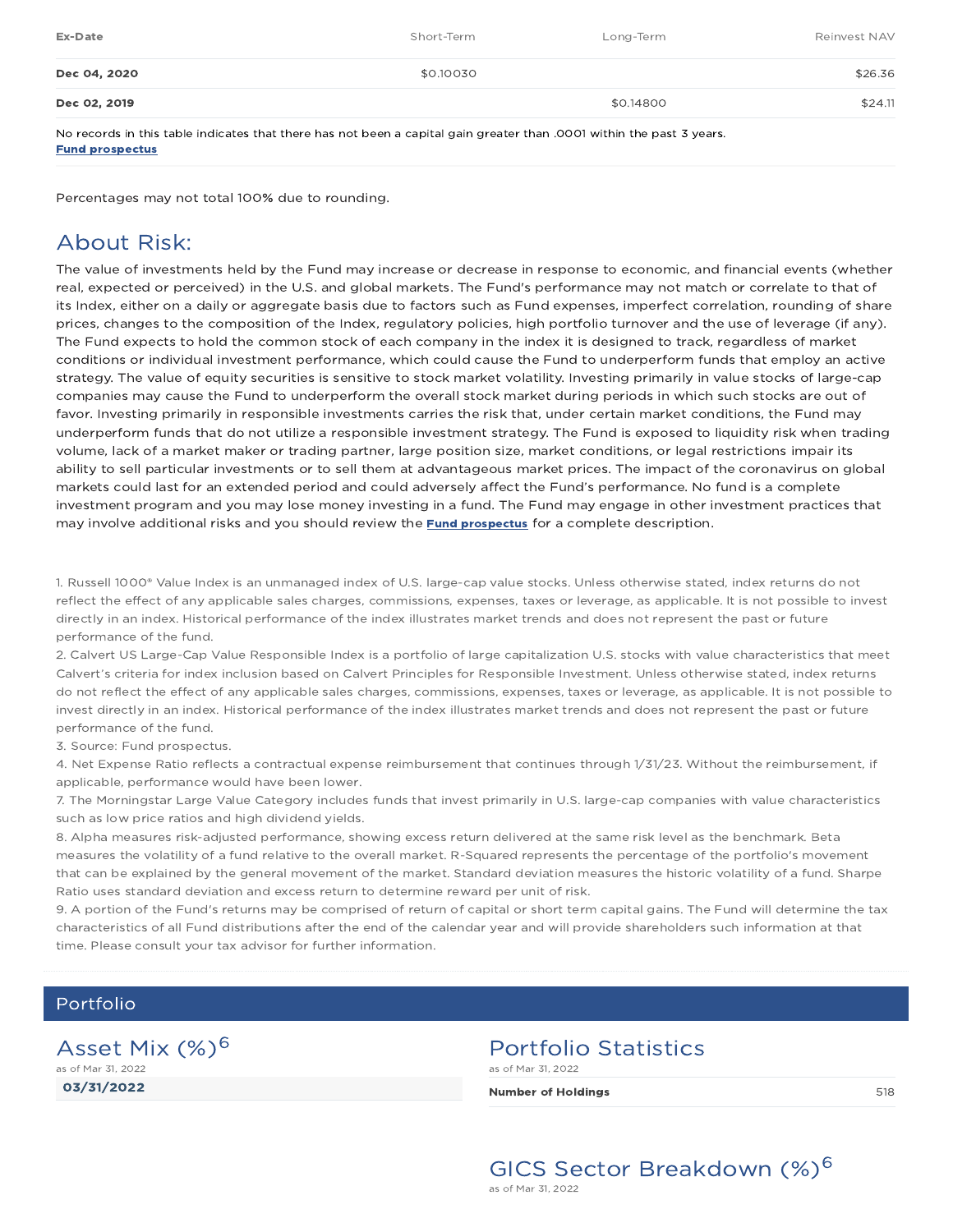

| <b>U.S. Common Stocks</b>    | 99.23  |
|------------------------------|--------|
| <b>Foreign Common Stocks</b> | 0.43   |
| Cash                         | 0.34   |
| Total                        | 100.00 |

#### 03/31/2022



| <b>Comm. Services</b>         | 6.85  | 7.15  |
|-------------------------------|-------|-------|
| <b>Consumer Discretionary</b> | 6.95  | 5.01  |
| <b>Consumer Staples</b>       | 12.46 | 7.40  |
| <b>Energy</b>                 | 0.44  | 7.10  |
| <b>Financials</b>             | 27.94 | 20.76 |
| <b>Health Care</b>            | 10.64 | 17.94 |
| <b>Industrials</b>            | 14.13 | 10.97 |
| <b>Information Technology</b> | 10.26 | 9.29  |
| <b>Materials</b>              | 4.84  | 4.05  |
| <b>Real Estate</b>            | 0.49  | 4.92  |
| Utilities                     | 4.65  | 5.41  |
| Cash                          | 0.34  |       |

#### Assets by Country (%)<sup>6</sup> as of Mar 31, 2022

| <b>United States</b>           | 99.23  |
|--------------------------------|--------|
| <b>United Kingdom</b>          | 0.23   |
| <b>Bermuda</b>                 | 0.08   |
| <b>Puerto Rico</b>             | 0.07   |
| Sweden                         | 0.05   |
| <b>Cash &amp; Other Assets</b> | 0.34   |
| <b>Total</b>                   | 100.00 |

# Fund Holdings (%)<sup>6,10</sup>

as of Apr 30, 2022

| <b>Holding</b> | % of Net Assets |
|----------------|-----------------|
|                |                 |

| JPMorgan Chase & Co            | 2.64% |
|--------------------------------|-------|
| <b>Pfizer Inc</b>              | 2.15% |
| <b>Procter &amp; Gamble Co</b> | 2.01% |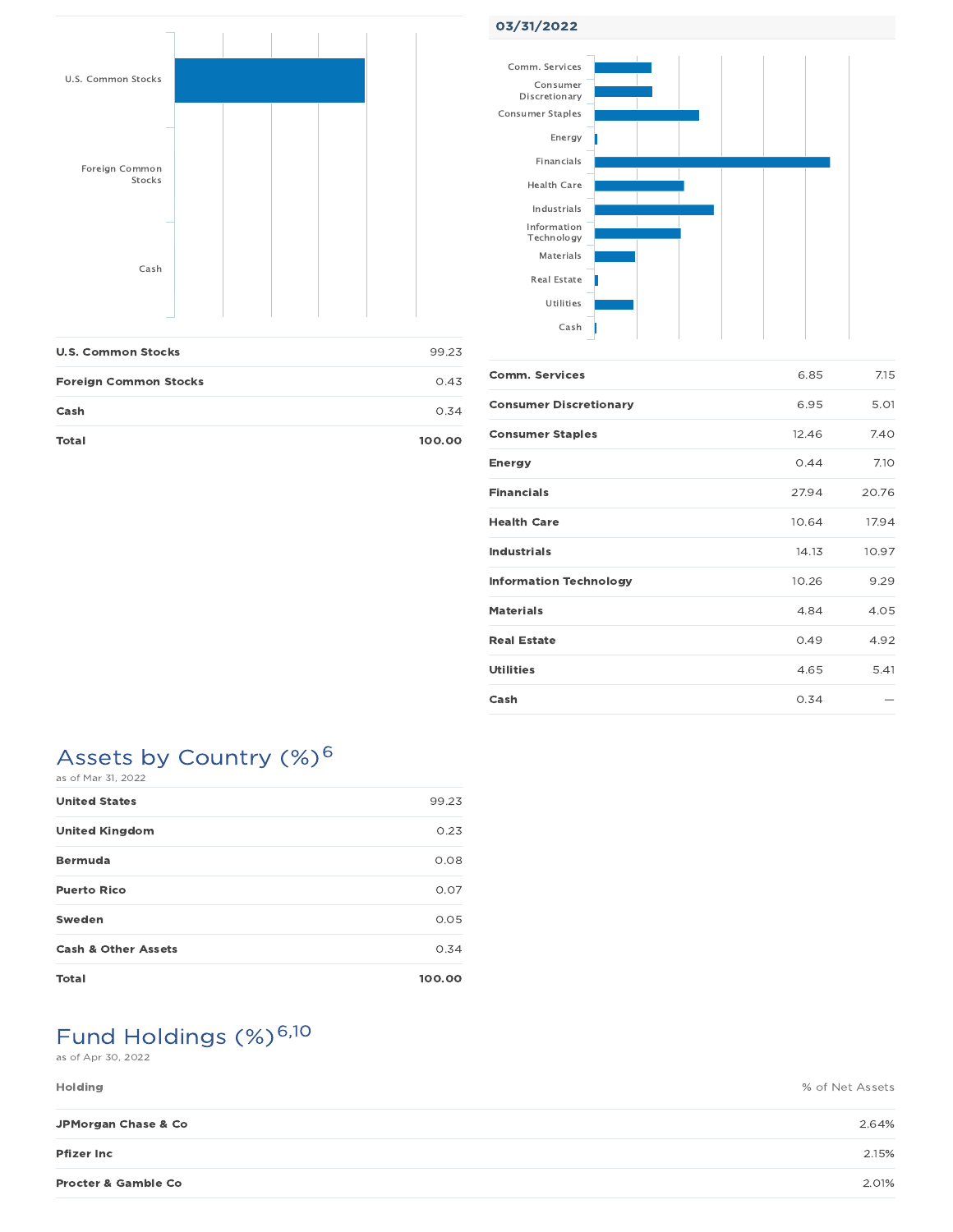| <b>Bank of America Corp</b>        | 1.97% |
|------------------------------------|-------|
| <b>Walmart Inc</b>                 | 1.77% |
| <b>Costco Wholesale Corp</b>       | 1.75% |
| <b>Verizon Communications Inc.</b> | 1.53% |
| <b>Comcast Corp</b>                | 1.38% |
| <b>Intel Corp</b>                  | 1.32% |
| <b>Wells Fargo &amp; Co</b>        | 1.32% |
| <b>View All</b>                    |       |

Percentages may not total 100% due to rounding.

### About Risk:

The value of investments held by the Fund may increase or decrease in response to economic, and financial events (whether real, expected or perceived) in the U.S. and global markets. The Fund's performance may not match or correlate to that of its Index, either on a daily or aggregate basis due to factors such as Fund expenses, imperfect correlation, rounding of share prices, changes to the composition of the Index, regulatory policies, high portfolio turnover and the use of leverage (if any). The Fund expects to hold the common stock of each company in the index it is designed to track, regardless of market conditions or individual investment performance, which could cause the Fund to underperform funds that employ an active strategy. The value of equity securities is sensitive to stock market volatility. Investing primarily in value stocks of large-cap companies may cause the Fund to underperform the overall stock market during periods in which such stocks are out of favor. Investing primarily in responsible investments carries the risk that, under certain market conditions, the Fund may underperform funds that do not utilize a responsible investment strategy. The Fund is exposed to liquidity risk when trading volume, lack of a market maker or trading partner, large position size, market conditions, or legal restrictions impair its ability to sell particular investments or to sell them at advantageous market prices. The impact of the coronavirus on global markets could last for an extended period and could adversely affect the Fund's performance. No fund is a complete investment program and you may lose money investing in a fund. The Fund may engage in other investment practices that may involve additional risks and you should review the **Fund prospectus** for a complete description.

1. Russell 1000® Value Index is an unmanaged index of U.S. large-cap value stocks. Unless otherwise stated, index returns do not reflect the effect of any applicable sales charges, commissions, expenses, taxes or leverage, as applicable. It is not possible to invest directly in an index. Historical performance of the index illustrates market trends and does not represent the past or future performance of the fund.

6. Percent of total net assets.

10. The following list reflects unaudited securities holdings (excluding derivatives positions). Holdings information may differ if presented as of trade date. Due to rounding, holdings of less than 0.005% may show as 0.00%. Portfolio information subject to change due to active management.

#### Management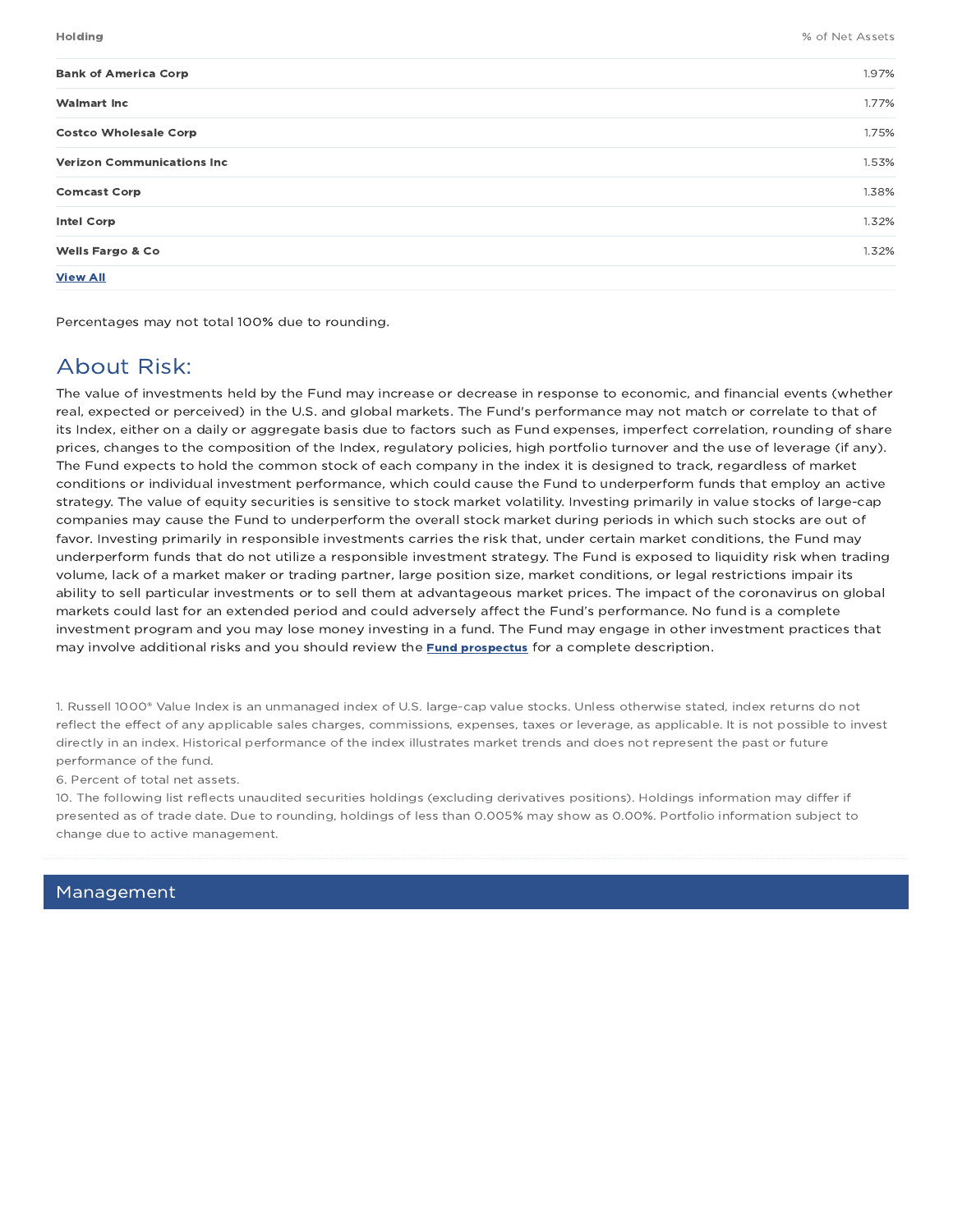

Portfolio Manager

#### Biography

Thomas Seto is a vice president and portfolio manager for Calvert Research and Management, a wholly owned subsidiary of Eaton Vance Management specializing in responsible and sustainable investing across global capital markets. He joined Calvert Research and Management in 2016.

Tom began his career in the investment management industry in 1991. He has been affiliated with Parametric Portfolio Associates LLC, an investment adviser and majority-owned subsidiary of Eaton Vance, since 1998. Before joining Parametric, he served as the head of U.S. equity index investments at Barclays Global Investors.

Tom earned a B.S. in electrical engineering from the University of Washington and an MBA from the University of Chicago Booth School of Business.

#### Education

- B.S. University of Washington
- M.B.A Booth School of Business, University of Chicago

#### Experience

• Managed Fund since 2016



Download - Last updated: Feb 8, 2021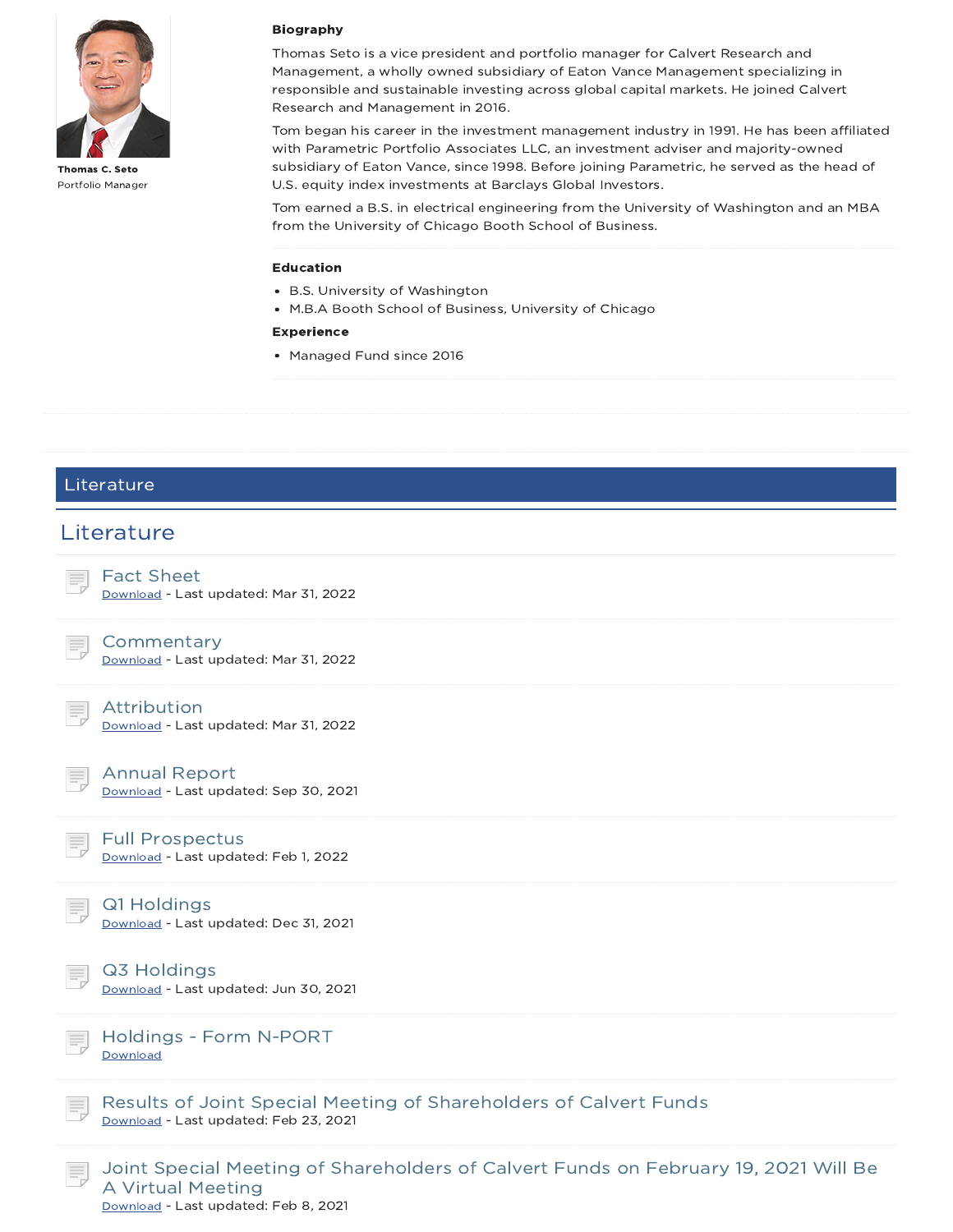

Semi-Annual Report Download - Last updated: Mar 31, 2022

Summary Prospectus Download - Last updated: Feb 1, 2022

### Eaton Vance

in  $\mathbf{y}$   $\mathbf{z}$   $\mathbf{e}$ 



#### **HEADQUARTERS** Two International Place Boston, MA 02110

| <b>Investments</b>               | <b>Insights</b>        | <b>Taxes &amp; Tools</b>           | <b>Resources</b>                  |
|----------------------------------|------------------------|------------------------------------|-----------------------------------|
| Eaton Vance Funds                | <b>Advisory Blog</b>   | Investment Tax Center              | Forms & E-Delivery                |
| <b>Parametric Funds</b>          | Monthly Market Monitor | Tax Information                    | Mutual Funds & Abandoned Property |
| Calvert Funds                    | Market Update Events   | Investment Tax Calculator          | <b>DST Vision</b>                 |
| Separately Managed Accounts      | The Advisor Institute  | Laddered Investing Interest Rate   | AdvisorCentral                    |
| Closed-End Funds and Term Trusts |                        | Scenario Tool                      |                                   |
|                                  |                        | <b>Concentrated Stock Position</b> |                                   |
|                                  |                        | Calculator                         |                                   |
|                                  |                        | Tax-Equivalent Yield Calculator    |                                   |

|  |  |  |  |  |  | Accessibility   Business Continuity   Privacy & Security   Terms & Conditions   Careers   Contact   Investor Account Access |
|--|--|--|--|--|--|-----------------------------------------------------------------------------------------------------------------------------|
|--|--|--|--|--|--|-----------------------------------------------------------------------------------------------------------------------------|

This image indicates content designed specifically for Financial Advisors / Investment Professionals. This material is not to be used with the public.

Before investing in any Calvert fund, prospective investors should consider carefully the investment objective(s), risks, and charges and expenses. The current prospectus contains this and other information. To obtain a mutual fund prospectus or summary prospectus, contact your financial advisor or download a copy here. Read the prospectus carefully before you invest or send money.

NOT FDIC INSURED | OFFER NO BANK GUARANTEE | MAY LOSE VALUE | NOT INSURED BY ANY FEDERAL GOVERNMENT AGENCY | NOT A DEPOSIT

Effective January 3, 2017, Eaton Vance Distributors, Inc. replaced Calvert Investments Distributors, Inc. ("CID") as the principal underwriter following the acquisition by Calvert Research and Management ("CRM") of substantially all the business assets of Calvert Investment Management, Inc. ("CIM"). CRM has also replaced CIM as the Investment adviser. Eaton Vance Distributors, Inc. does not provide tax or legal advice. Prospective investors should consult with <sup>a</sup> tax or legal advisor before making any investment decision.